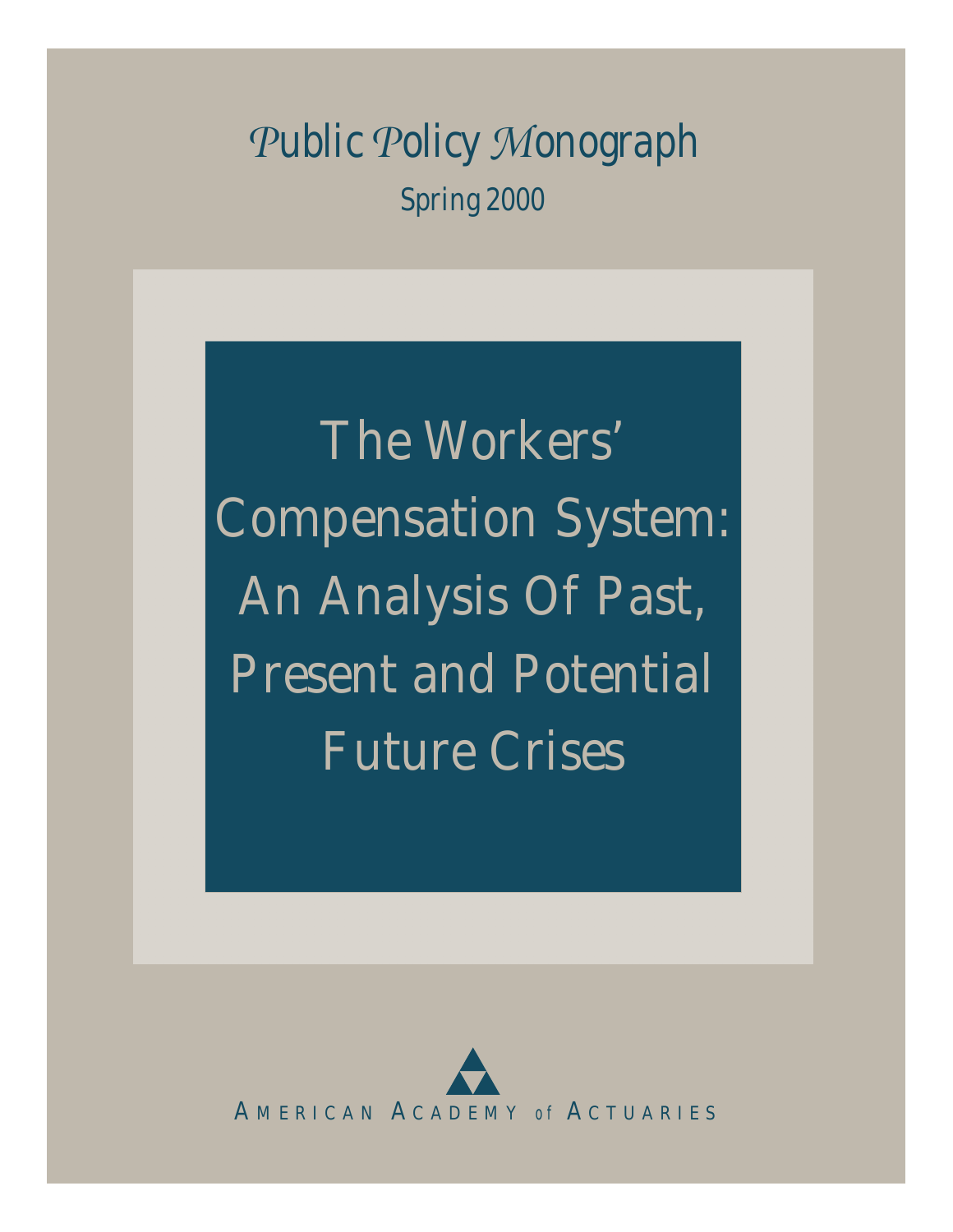## A M E R I C A N A C A D E M <sup>Y</sup> *o f* A C T U A R I E S

The American Academy of Actuaries is the public policy organization for actuaries practicing in all specialties within the United States. A major purpose of the Academy is to act as the public information organizahe American Academy of Actuaries is the public policy organization for actuaries practicing in all specialties within the United States. A major purpose of the tion for the profession. The Academy is non-partisan and assists the public policy process through the presentation of clear and objective actuarial analysis. The

Academy regularly prepares testimony for Congress, provides information to federal elected officials, comments on proposed federal regulations, and works closely with state officials on issues related to insurance. The Academy also develops and upholds actuarial standards of conduct, qualification and practice and the Code of Professional Conduct for all actuaries practicing in the United States.

The following members and interested parties of the Workers' Compensation Work Group contributed to the compilation of this monograph:

Nancy Treitel, F.C.A.S., M.A.A.A., *Chairperson*

Michelle Bernal, F.C.A.S, M.A.A.A. Brian Brown, F.C.A.S, M.A.A.A. Ann Conway, F.C.A.S, M.A.A.A. Thomas DeFalco, FC.A.S, M.A.A.A. Daniel Goddard, F.C.A.S, M.A.A.A. John Herzfeld, F.C.A.S., M.A.A.A. Richard Hoffman,A.C.A.S., M.A.A.A. Michael Lamb, F.C.A.S., M.A.A.A. Ramona Lee, A.C.A.S.

Barry Llewellyn, A.C.A.S., M.A.A.A. Dee Dee Mays, F.C.A.S, M.A.A.A. David Mohrman, F.C.A.S., M.A.A.A. Layne Onufer, F.C.A.S., M.A.A.A. Jill Petker, F.C.A.S., M.A.A.A. Mark Priven, F.C.A.S., M.A.A.A. Lee Smith, F.C.A.S., M.A.A.A. Tim Wisecarver, F.C.A.S., F.C.A., M.A.A.A.

#### $\mathbf{A}$

## SPRING 2000

Richard C. Lawson, Executive Director Tom Wilder, Director of Public Policy Ken Krehbiel, Director of Communications Greg Vass, Casualty Policy Analyst

> American Academy of Actuaries 1100 Seventeenth Street NW Seventh Floor Washington, DC 20036 Tel (202) 223-8196 Fax (202) 872-1948 www.actuary.org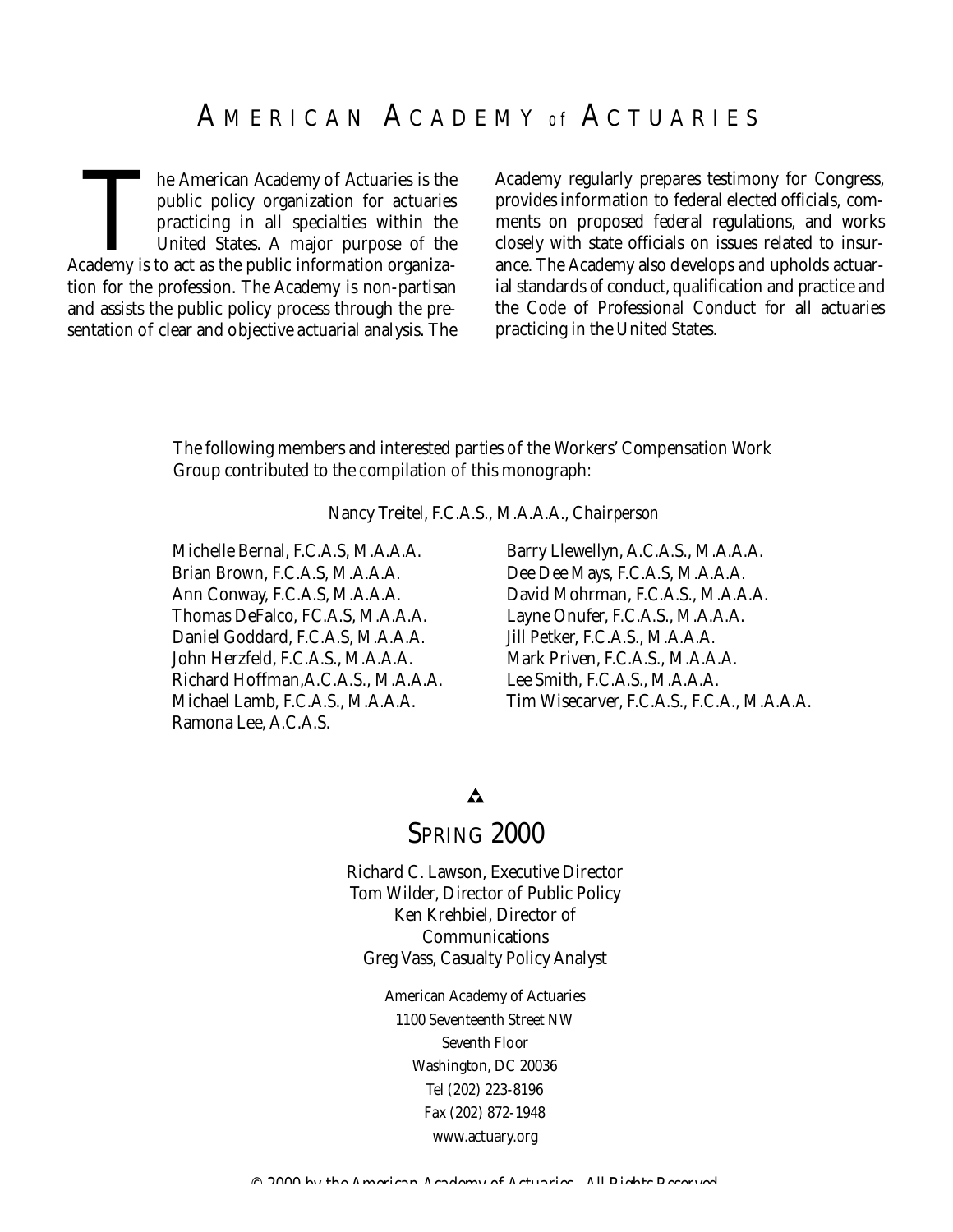# **Table of Contents**

# The Workers' Compensation System: An Analysis Of Past, Present and Potential **Future Crises**

| <b>HISTORY OF WORKERS' COMPENSATION CRISIS &amp;</b> |  |
|------------------------------------------------------|--|
| <b>ECONOMIC INFLUENCES ON WORKERS'</b>               |  |
|                                                      |  |
|                                                      |  |
|                                                      |  |
|                                                      |  |
|                                                      |  |
|                                                      |  |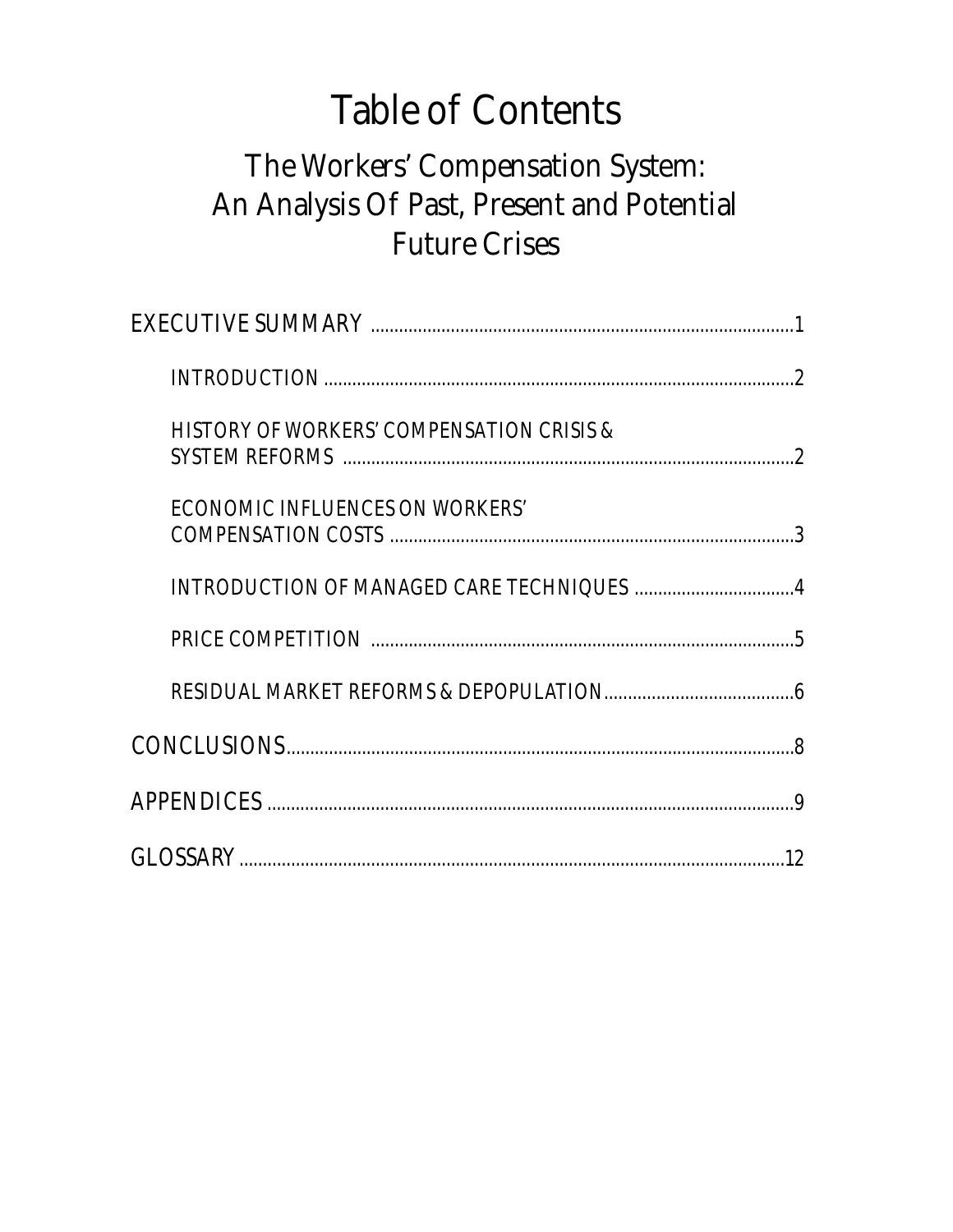# The Workers' Compensation System: An Analysis Of Past, Present and Potential Future Crisis

## Executive Summary

Wallen Combined ratios (sum of an expense ratio and a loss ratio) for accident years 1988-1990 were in excess of 120% as reported by the National Council on orkers' compensation countrywide combined ratios (sum of an expense ratio and a loss ratio) for accident years 1988-1990 were in excess of Compensation Insurance (NCCI). At the end of the 1990s, workers' compensation countrywide combined ratios are once again estimated to be in excess of 120%. This monograph contains a review of the forces that caused the workers' compensation crisis of the 1980s, discusses the changes that have occurred in workers' compensation over the past decade, and raises awareness that another significant crisis may be brewing as we approach the new millennium. The tools for dealing with the worsening

workers' compensation combined ratios of the late 1990s differ from those of a decade ago. Insurers have more flexibility in pricing and, therefore, may be better able to respond more quickly to changes in cost trends as they start to rise. Existing self insurance programs and the development of new products have given employers more options for funding their workers' compensation programs. Efforts are already underway to develop better measures of system outcomes. This may enable future reform initiatives to be based on a more objective process that balances the adequacy of benefits with the affordability of the system, rather than having such initiatives be crisisdriven. The issues and tools available are discussed further in this monograph.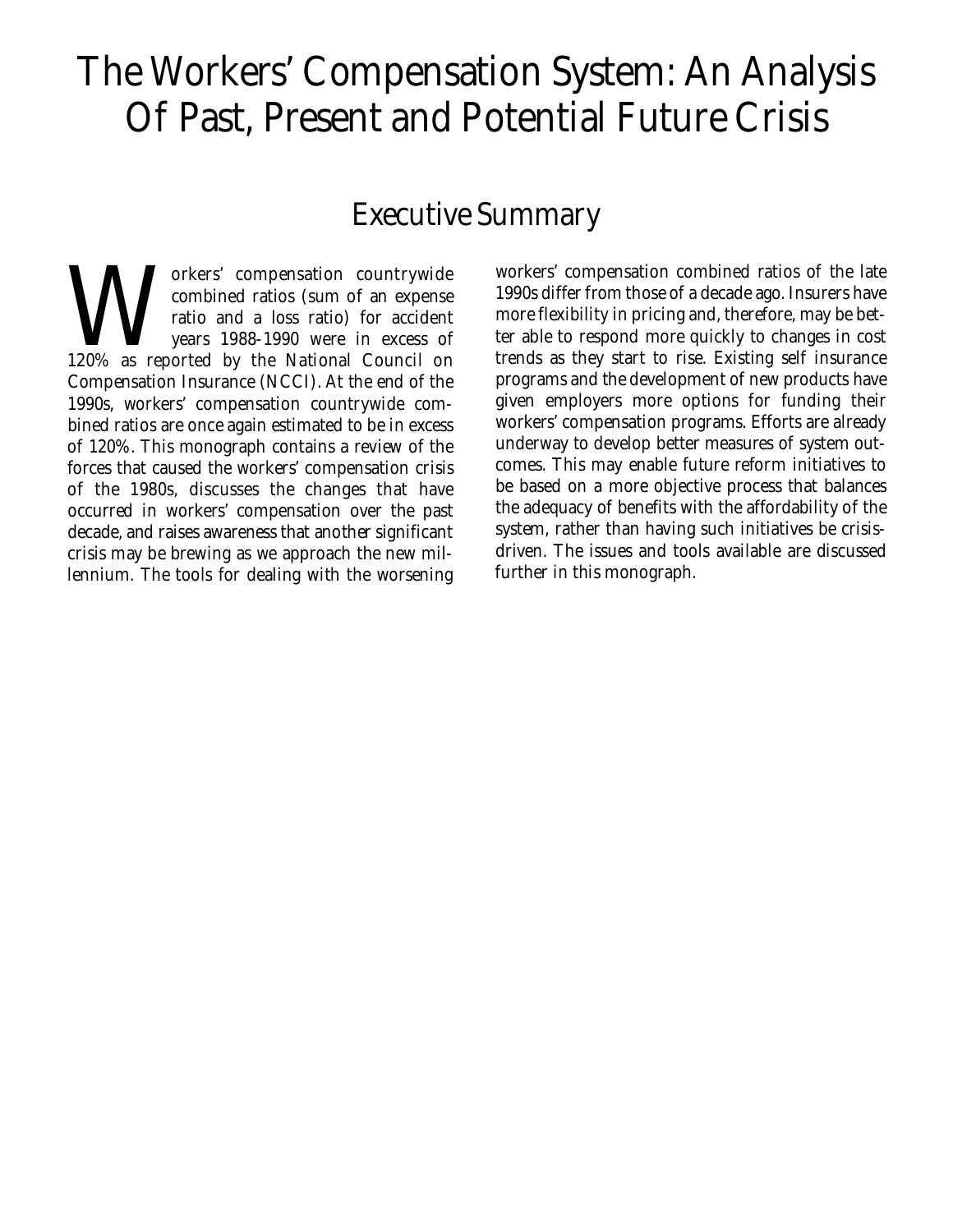#### **Introduction**

After a prolonged period of rising costs and operating losses for the insurance industry in the latter half of the 1980s, the American Academy of Actuaries (Academy) published a report in 1993 that expressed concerns about the financial health and ultimate survival of the workers' compensation system.In addition to identifying factors that contributed to the workers' compensation crisis of the 1980s, it focused on the need to implement a number of reforms to end to the crisis. This was a crisis for employers because loss costs were increasing rapidly and eroding profit margins for reasons that were at least partially beyond their control. It was also a crisis for insurers because insurance rate increases did not keep pace with rising workers' compensation costs in most states.

Workers' compensation countrywide combined ratios for accident years 1988-1990 were in excess of 120%, as reported by the National Council on Compensation Insurance (NCCI).Starting in the early 1990s, workers' compensation costs began to fall. Some factors that contributed to this include: a strong economy; efforts of employers and insurers to prevent accidents and better manage the cost of workers' compensation claims; and substantive benefit and administrative reforms in some states.

During the mid-1990s, the financial results for workers' compensation were generally favorable for insurers, as loss trends were better than expected. Consequently, price competition in the mid to late 1990's heated up. While employers benefited from reductions in their workers' compensation costs, financial results for workers' compensation insurers once again deteriorated. At the end of the 1990s, workers' compensation countrywide combined ratios are once again estimated to be in excess of 120%.

The purpose of this monograph is to review the forces that caused the workers' compensation crisis of the 1980s, discuss the changes that have occurred in workers' compensation over the past decade, and raise awareness that another significant crisis may be brewing as we enter the new millennium. While insurance industry results are similar to those of a decade ago, many of the underlying factors are different. This monograph covers:

**•** History of Workers' Compensation Crises & System Reforms – a summary of the relationship between crises and benefit reform efforts over the past three decades;

**•** Economic Influences on Workers' Compensation Costs – a discussion of how the strong economy of the 1990s contributed to cost reductions and how a change in economic conditions may exacerbate the current insurance crisis;

**•** Introduction of Managed Care Techniques – a review of how the introduction of managed care techniques contributed to declining claim severities and why by the end of the current decade the claim severities are rising again, but at a slower rate;

**•** Price Competition– an overview of how price competition has changed over the past decade;

**•** Residual Market Reforms & Depopulation – a discussion of the trend away from assigned risk plans toward state funds or other alternative self-funding mechanisms.

### **History of Workers' Compensation and System Reforms**

Workers' compensation system reforms have generally been enacted in response to crises. Typically, business wants affordable costs, labor wants adequate benefits, insurers want reasonable profits, and hospitals, doctors, lawyers and a host of other service providers want to preserve or expand their respective shares of the system. These conflicting pressures have usually resulted in a political stalemate until a crisis forces state legislatures to take action.

During the 1970s, reforms centered around issues related to the adequacy of benefits. The benefit expansions that resulted produced significant increases in workers' compensation costs for employers. The<br>National Commission on State Workmen's National Commission on Compensation Laws, established by Congress through the Occupational Safety and Health Act of 1970, produced a report in 1972 with 19 essential recommendations,including higher weekly maximums and escalating benefits.

Most states adopted at least some of the recommendations. Rating bureaus adjusted rates for changes that could be quantified, but they could not adequately anticipate increased benefit utilization and the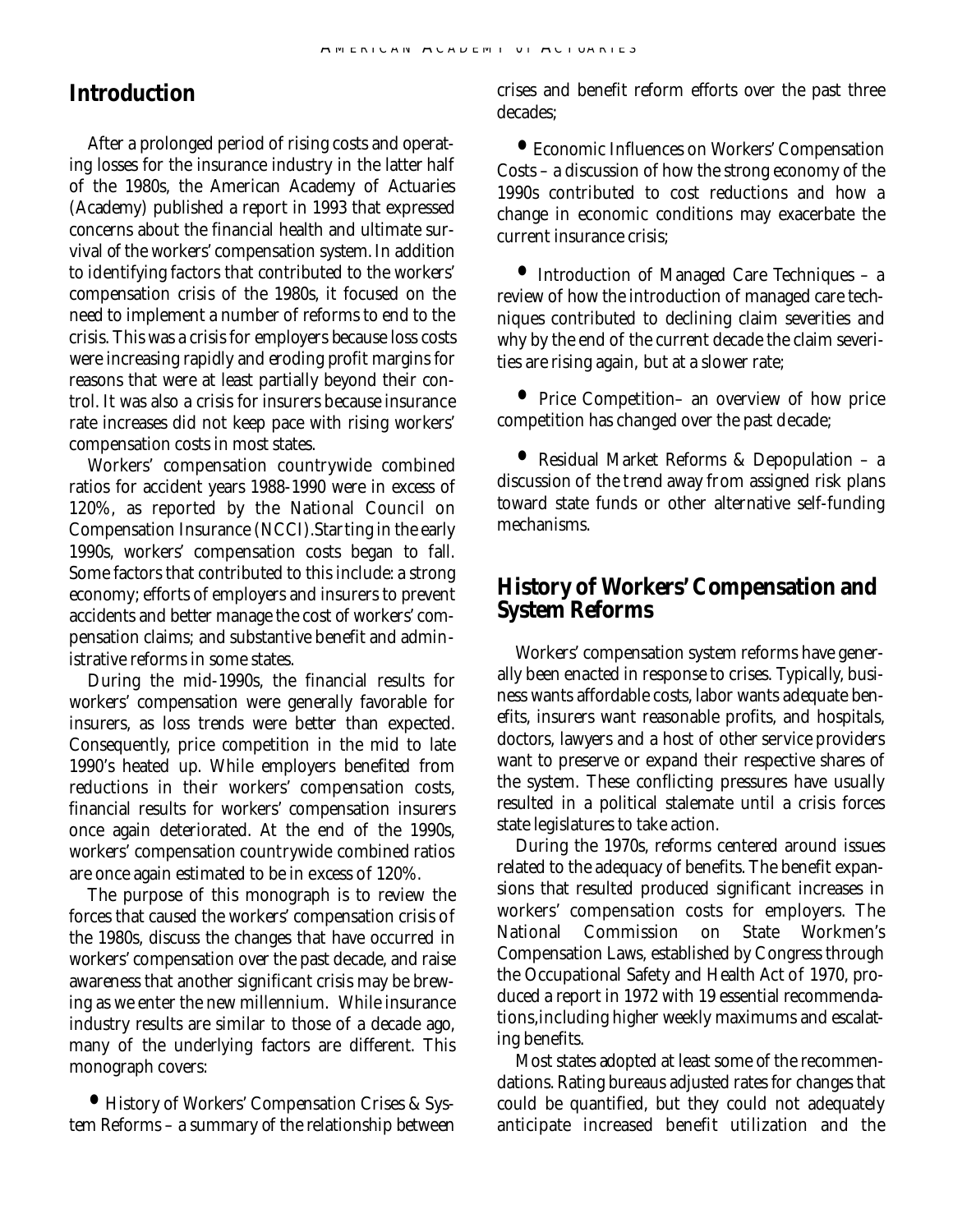expanded role of service providers in the new, larger systems. It took several years for these cost increases to be fully reflected in rate filings. Due to these significant cost increases during the 1970s, many employers opted for self-insurance in order to gain better control of their costs.

In the 1980s, there were relatively few significant statutory benefit changes enacted. Despite this, in the late 1980s, costs were rising at 10% to 15% per year. This was driven by:

**•** high rates of medical inflation and cost shifting from the general health care arena to workers' compensation;

**•** lingering effects of the benefit increases from the 1970s;

**•** increased benefit utilization impacting both the frequency and duration of claims; and

**•** expansion of benefits in some states through judicial interpretation of statutes.

It was difficult for approved rate changes to keep pace with these cost increases. Thus, loss ratios deteriorated and a crisis ensued.

This cost crisis of the late 1980s drove the wave of administrative reforms, benefit reductions and other changes that occurred during the early 1990s. A synopsis of some of these key statutory benefit reforms is contained in Appendix A. With some exceptions by state, the benefit structure is rarely cited as a key cause for poor financial results for workers' compensation insurers.

In the future, reform initiatives could continue to be crisis-driven. It would be preferable, however, for reforms to be driven by an objective process,balancing the adequacy of benefits with the efficiency and affordability of the system. For this to occur, measures of outcomes are needed that encompass not only the dollar-cost of benefit changes, but their cost in terms of the socioeconomic impacts as well. The rating bureaus expanded their data reporting requirements in the 1990s, requiring additional fields to be added to unit statistical reports and requiring detailed claim information to be filed in all states. This was one step toward improving the industry's ability to better monitor system costs. Organizations such as the Workers' Compensation Research Institute and some state administrative agencies have also begun to work on initiatives to develop tools to better measure outcomes.

## **Economic Influences on Workers' Compensation Costs**

Complex economic forces influence workers' compensation results in several important interrelated ways. Actuaries evaluate workers' compensation cost trends by analyzing historical loss costs. Loss costs can be divided into two components: the frequency of claims (i.e., the number of claims per unit of exposure); and the severity of claims (i.e., the average cost per claim).

Claim frequency is believed to be influenced by the following factors:

**•** level of employment and availability of gainful employment (concerns about layoffs or plant closings tend to drive up claim frequency);

**•** the degree of experience of the workforce (less experienced workers tend to have higher claim frequency);

**•** the amount of overtime (tired workers tend to get injured more);

**•** shifts in the mix of employment from manufacturing to the service sector;

**•** infrastructure investments in safety and ergonomics along with the general level of safety and loss prevention at the employer's site; and

**•** many other economic factors influencing the relative attractiveness of filing a claim for benefits versus staying in the workforce.

How these forces interact is complex and may change from time to time as the economy changes. Claim frequencies have generally fallen throughout the 1990s, but this pattern cannot be expected to continue forever. The latest available insurance industry data indicate that the rate of decrease in claim frequencies is declining and, in some states, frequencies may now be rising.

Economic forces also influence the size of claims. Some of these forces are the same as those that affect frequency:

**•** the availability of substitute employment may le-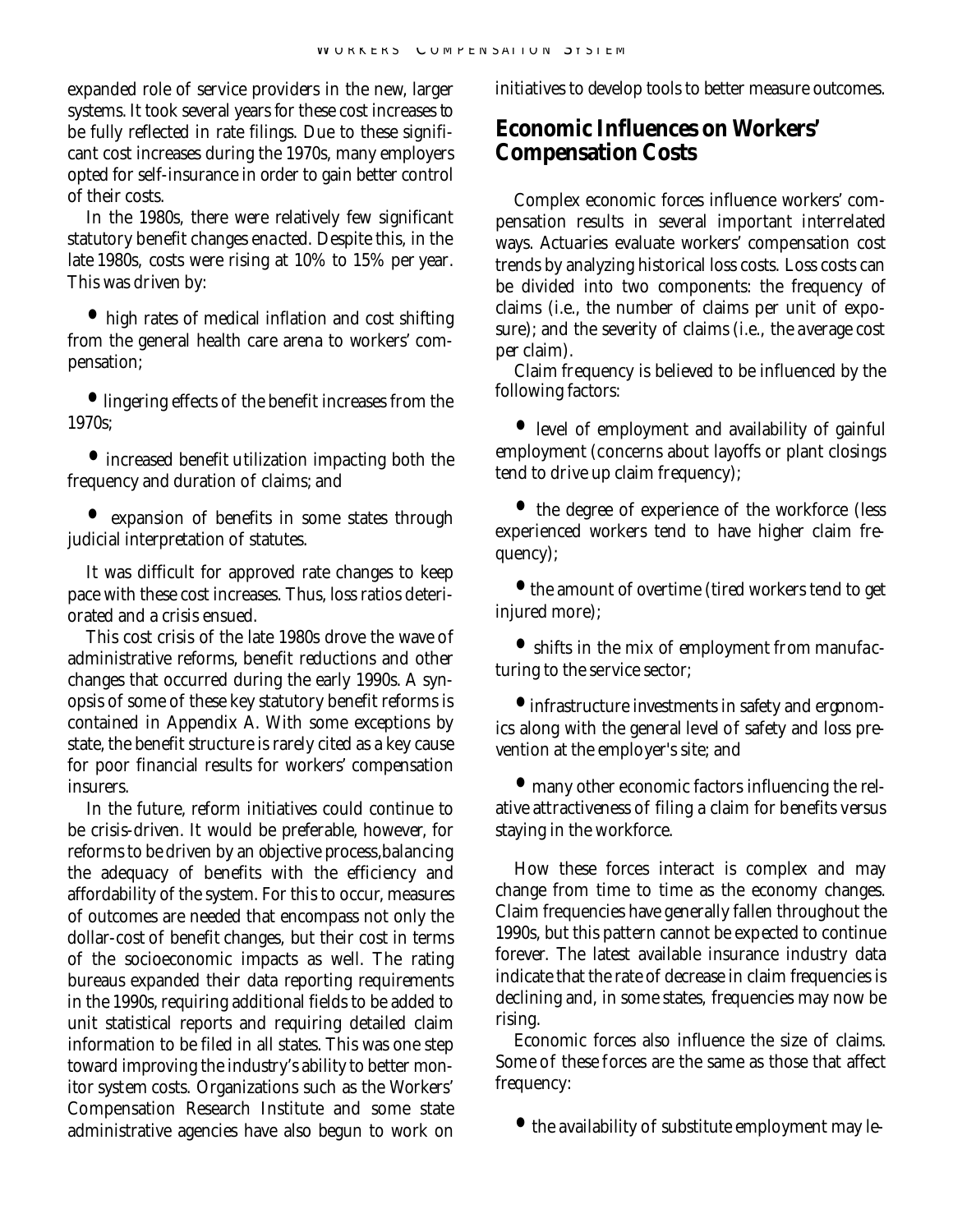ad to a more rapid return to work and reduced losses from a particular injury;

**•** the aging work force may lead to longer durations because older workers may have more difficulty returning to work than younger workers. It may also lead to higher weekly workers' compensation benefits as older often earn more than younger, less experienced workers;

**•** the amount of overtime and the number of workers holding multiple jobs influence the level of wages lost when an injury occurs;

**•** medical cost drivers in the economy influence the medical costs of workers' compensation at large;

**•** many other economic factors, including welfare reform, may significantly affect return to work efforts.

During most of the late 1980s, the annual percentage change in workers' compensation claim severities was much higher than the rate of inflation. Indemnity claim severities grew at a rate of approximately 8% per year from 1980-1990, while wage growth during that period averaged 5% per year. During the same time period, medical severities grew at a rate of approximately 12% per year while the medical consumer price index (CPI) increased at 8%. Medical severities for workers' compensation increased at a much lower rate in the 1990s, as did medical costs for the economy at large. Indemnity severity trends also improved significantly.

The key question for policy makers today is: Where are workers' compensation costs heading as we enter the new millennium? As noted above, this is a difficult question to answer. We are currently in one of the longest economic expansions ever. Someday, the expansion will likely cease and the economy will contract. The impact of this contraction on workers' compensation costs is uncertain but is more likely to increase costs than to lower them.

### **Introduction of Managed Care Techniques**

The use of managed care techniques by workers' compensation insurers and self-insurers has evolved over the past two decades. Managed care influences

both indemnity and medical costs. The mid- to late 1980s experienced significant cost increases for health care costs. As mentioned above, workers' compensation medical costs were increasing much faster than general health care costs. Many insurers used some elements of managed care,especially for large catastrophic claims. However, comprehensive managed care programs were virtually nonexistent.

The managed care techniques used in the 1980s were predominantly:

**•** comparing bills to state-approved fee schedules in states with medical fee schedules in place and to usual and customary charges in other states;

**•** using nurses to manage catastrophic claims (with rehabilitation nurses working primarily on-site);

**•** focusing on returning the injured worker to work.

During the early 1990s, the workers' compensation industry began more aggressively to address medical and indemnity costs. In addition, many states passed reforms that allowed for the implementation of some further managed care techniques, although some states also restricted carrier flexibility by mandating programs. In the field of general health care,managed care programs and techniques grew rapidly. The workers' compensation industry also began to expand its use of managed care techniques to include:

**•** adopting medical fee schedules in many states that did not previously have them;

**•** negotiating preferred provider organization rate discounts (thus obtaining discounts below workers' compensation medical fee schedules or below usual and customary charges in non-fee schedule states);

**•** implementing utilization review (pre-authorizing hospital procedures; concurrent and retrospective reviews of provider practices);

**•** using nurse case management on more claims, including problematic temporary total and permanent partial claims (telephonic nurse case management brings rehabilitation nurses to a much wider group of claimants);

**•** developing and implementing treatment protocols specific to workers' compensation;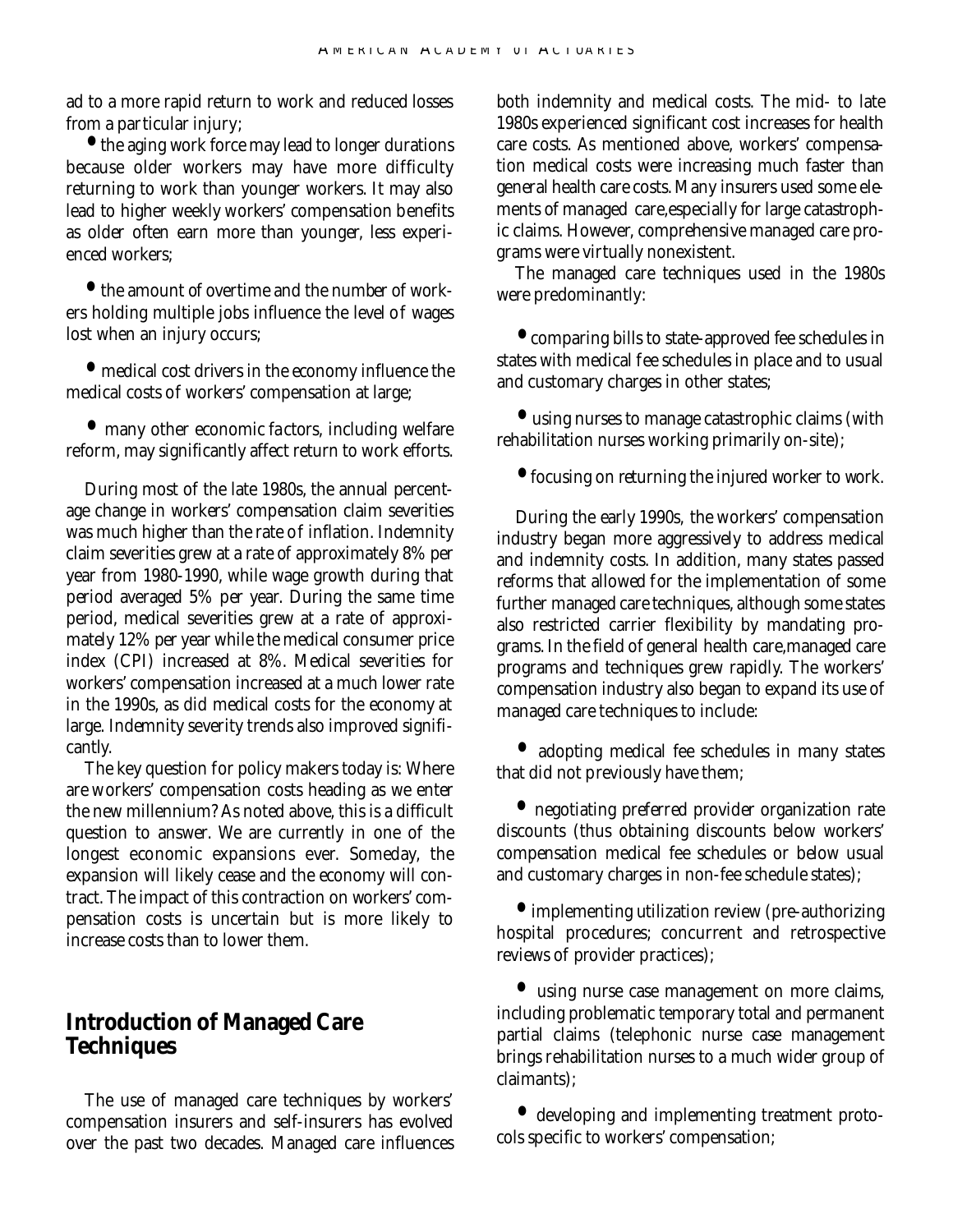**•** implementing more exhaustive bill review;

**•** introducing programs in which managed care organizations participate financially in workers' compensation results:

**•** piloting exclusive provider organizations, specialty networks, HMO's for workers' compensation, and 24- hour programs;

**•** enhancing the partnership between the employer and the insurer (with a heavy emphasis on return to work and directing care to select providers).

The above steps, along with other changes in the health care delivery system, are believed to have substantially reduced workers' compensation medical costs. In the early- to mid-1990s, medical severity trends for workers' compensation returned to levels similar to those of the general health care system. General health care costs themselves were also trending up at a much slower rate than in the 1980s. In addition, managed care has contributed to a reduction in the duration of indemnity benefits by enabling injured workers to return to work sooner. As a result, average severity trends for workers' compensation indemnity fell below general wage inflation in many states.

As we close out the decade, workers' compensation medical and indemnity costs are growing at a quicker pace than in the mid-1990s. Managed care techniques in some states are reaching saturation. Many insurers have implemented comprehensive managed care programs, and new techniques and programs are being added at a decreasing pace. It is thought that workers' compensation costs may begin to rise more rapidly as the majority of managed care savings has worked its way through the system.

Additional concerns also exist. General health care costs are on the rise, which will likely lead to higher workers' compensation medical trends and to costshifting to workers' compensation from health care programs where employees pay the deductibles, coinsurance, and co-payments. There are concerns about a potential managed care backlash and attempts to reverse some of the favorable managed care reforms implemented in the early 1990s. Legislatures are discussing Medical Privacy acts at the federal and local levels. The potential lack of access to medical information is significant because medical issues often drive the eligibility for, and the duration of, workers' com-

pensation benefits. Depending on whether workers' compensation is exempted from these acts, there may be a significant impact on workers' compensation medical costs and on the ability of companies to continue to use various managed care techniques.

### **Price Competition**

"Upfront" price competition in the workers' compensation marketplace has increased in recent years. Prior to the 1980s, workers' compensation insurers operated in an "administered pricing" environment. Rating bureaus filed rates and rating plans on behalf of all insurers, which were required to adhere to their rates. Competition could only be achieved through service and "back end" dividend plans. In the 1980s, states began passing various types of competitive rating laws. In their least flexible form, these competitive rating laws allow insurers to file deviations from the bureau rate level. However, many states passed laws that prohibited rating bureaus from publishing advisory rates. Instead, they must publish advisory "loss costs" by class. In these states, insurers are required to file their own independent rates based on their own expenses and profit requirements, and may reflect their own expected loss levels as well. These changes increased price differentiation in the marketplace and addressed complaints about the appearance of monopolistic pricing in an administered pricing environment. In addition, during the 1990s, schedule rating was expanded from 24 to 34 states – including large states such as California. Schedule rating further increases the insurer's pricing flexibility by allowing price adjustments based on individual risk characteristics.

Competition is not always in the form of price. The competitive drive of insurers to write the best risks has also fostered new product development and new cost control techniques. For example, competitive rating laws allowed insurers to file independent largedeductible programs and competition for large accounts focused on loss control facilities, claims management capabilities, and management information reports. Insurers also now have the ability to develop their own experience rating plans in some states.

Both large and small employers have benefited tremendously from competitive pricing during the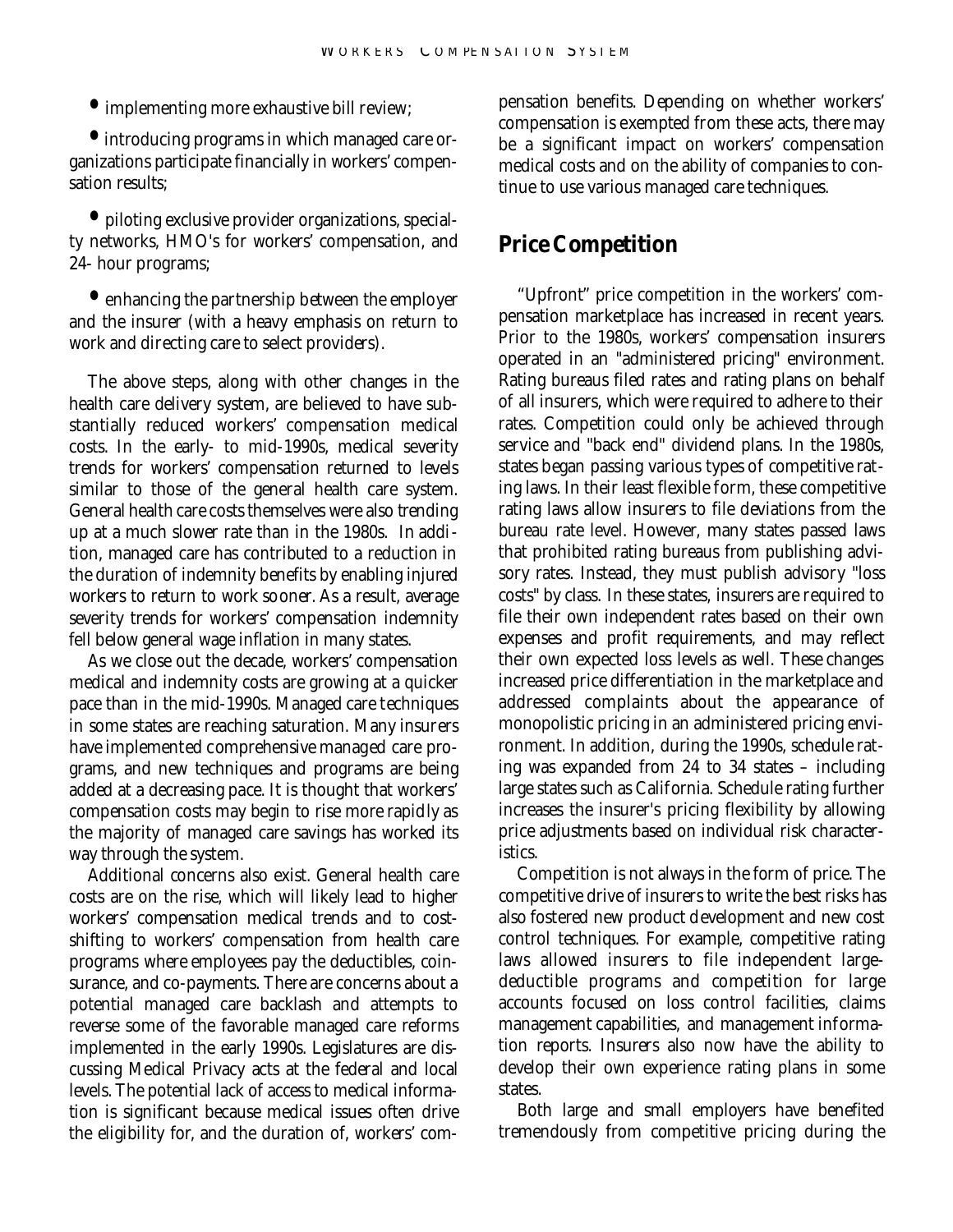1990s. As costs began to fall because of state benefit reforms, loss control efforts, and the implementation of managed care programs, quantifying the impact of these cost decreases became a challenge. In hindsight, bureau rate indications tended to overstate the actual costs that emerged, in part because of time lags involved with data reporting. Therefore,many insurers looked to their own more current data and formed their own opinions. Competitive rating laws provided a mechanism for insurers to reflect those different opinions in their pricing. Price competition today is so intense that many large employers have abandoned self-funded programs to purchase guaranteed cost policies at very low prices.

Accident-year combined ratios at the end of the 1990s once again appear to be in excess of 120%, yet significant price competition continues. The high combined ratios are raising concerns for regulators and insurers. The crisis for employers may come early in the next decade if contraction in the insurance marketplace leads to sudden and dramatic price increases by insurers akin to those of the liability insurance crisis of the 1980s.

### **Residual Market Reforms and Depopulation**

Most state laws require that employers fund their workers' compensation liabilities by purchasing insurance or qualifying as an approved self-insurer. Therefore, most states provide a "residual market" mechanism to guarantee the availability of insurance coverage to all employers who are unable to obtain coverage in the voluntary market. Traditionally, there have been two main types of residual market mechanisms: self-funded plans (mainly state funds), which bear the risk for residual market profits/losses; or assigned-risk plans, which distribute the residual market profits/losses proportionately among voluntary market insurers via a pooling arrangement and make direct assignments to those insurers not participating in the pool.Appendix B provides a description of these mechanisms and their current use by state.

Despite the advent of competitive rating, assignedrisk plans grew rapidly during the late 1980s. One reason is that residual market rates acted as a cap on voluntary rate levels, and neither set of rates was keeping pace with rising insurance costs. This put the residual

market mechanism in direct competition with voluntary-market insurers. Because the residual market rates approved by regulators were often severely inadequate during the late 1980s, most assigned risk pools operated essentially as insolvent insurance companies. Voluntary-market insurers were forced to absorb the residual market operating losses as residual-market "burdens" and incorporate these costs as additional expenses in their voluntary-market risk selection and pricing decisions. This rendered voluntary-market rates more inadequate, causing growth in the size of the residual market.

During the late 1980s, the size of the voluntary market was relatively stable in states with state funds, while the burden of subsidizing the residual-market mechanisms in states with assigned-risk plans resulted in significant constrictions of the voluntary market. In a few states it became so extreme that the voluntary insurance market collapsed. Consequently, in the 1990s, nine states opted to replace their assigned risk plans with either state funds or with private insurance companies taking on the risk (although one state, Nevada, went in the opposite direction moving from a state fund to an assigned-risk plan). In other states with assigned-risk plans, a number of changes were implemented to address regulatory and insurer concerns.

The changes to assigned-risk plans that took place in the 1990s included:

**•** In most states, rules related to the administration of assigned-risk plans were filed with regulators for approval, thereby formalizing the requirement that voluntary writers of workers' compensation insurance participate in the assigned-risk market via participation in a reinsurance pool. In 11 states, insurers were also given the option of taking direct assignments and a number of insurers exercised that option;

**•** Most states retaining assigned risk pools put servicing carrier services out to bid, resulting in reductions in both the number of servicing carriers providing services in a state and in the servicing carrier allowance they received. In some states, plan administration was also put out to bid;

**•** Pricing programs were implemented to increase residual-market premium levels in most states. The programs included rate differentials, surcharges, elimination of premium discounts, the introduction of a more loss-sensitive experience rating plan for risks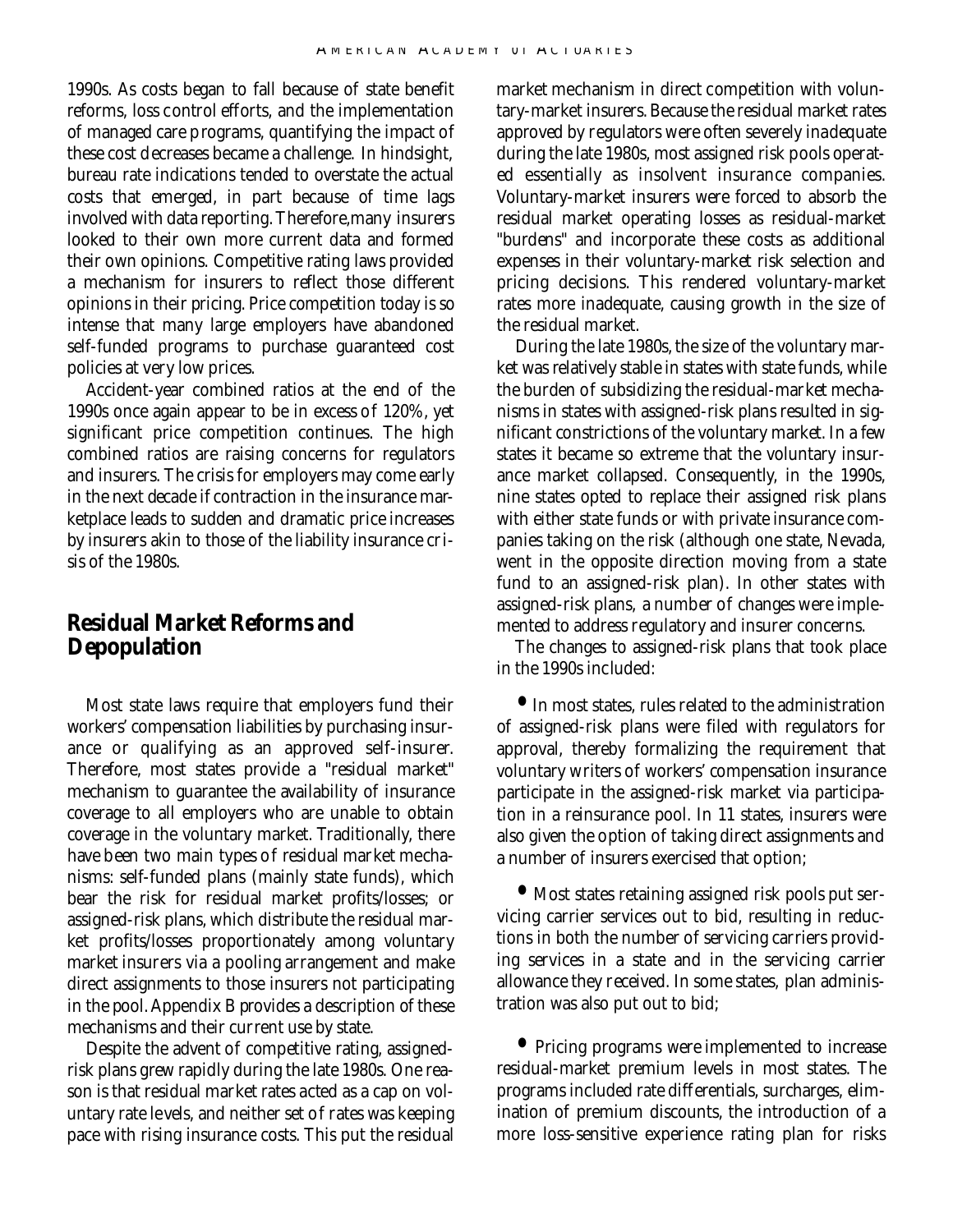with debit experience modifications via an assigned-risk adjustment plan (ARAP) surcharge, and mandatory retrospective rating plans for risks above a certain premium threshold;

**•** States implemented programs aimed at depopulating the assigned-risk pools. The programs ranged from providing insurers with take-out credits, reducing their share of the residual-market losses, to more proactive programs helping employers find insurance in the voluntary marketplace. For example, effective January 1, 1998, Alabama introduced a new requirement that employers must obtain one of the two required declinations from a private insurer that has offered a broad-based depopulation program before acceptance into the state's assigned risk plan. Although the Alabama plan had already been depopulated dramatically due to competition, 90% of the remaining risks were removed from the Plan in the first year of the program.

There was a dramatic turnaround in the results of the residual market in the 1990s when compared to the huge

residual-market operating losses in the late 1980s. At its peak, the residual market averaged close to 25% of the insurance market in states with assigned-risk plans, with some variation by state. The average residual-market operating loss as a percent of voluntarymarket premiums in those states was in excess of 10%. Residual-market pools became largely self-funded in the mid 1990s, and in some cases were actually profitable.

By the 1990s, the residual market was generally so small that its operating results became inconsequential relative to voluntary-market premiums. Alternatives to the traditional residual-market pools have been implemented in a number of states. As we enter the new millennium, we can only speculate as to what will happen to the size and cost of funding the residual market if competition for voluntary-market risks decreases. It's also still unclear how the alternative approaches to the residual market will fare if we once again end up in a situation, similar to that of the late 1980s, in which cost increases significantly outpace changes in premium levels.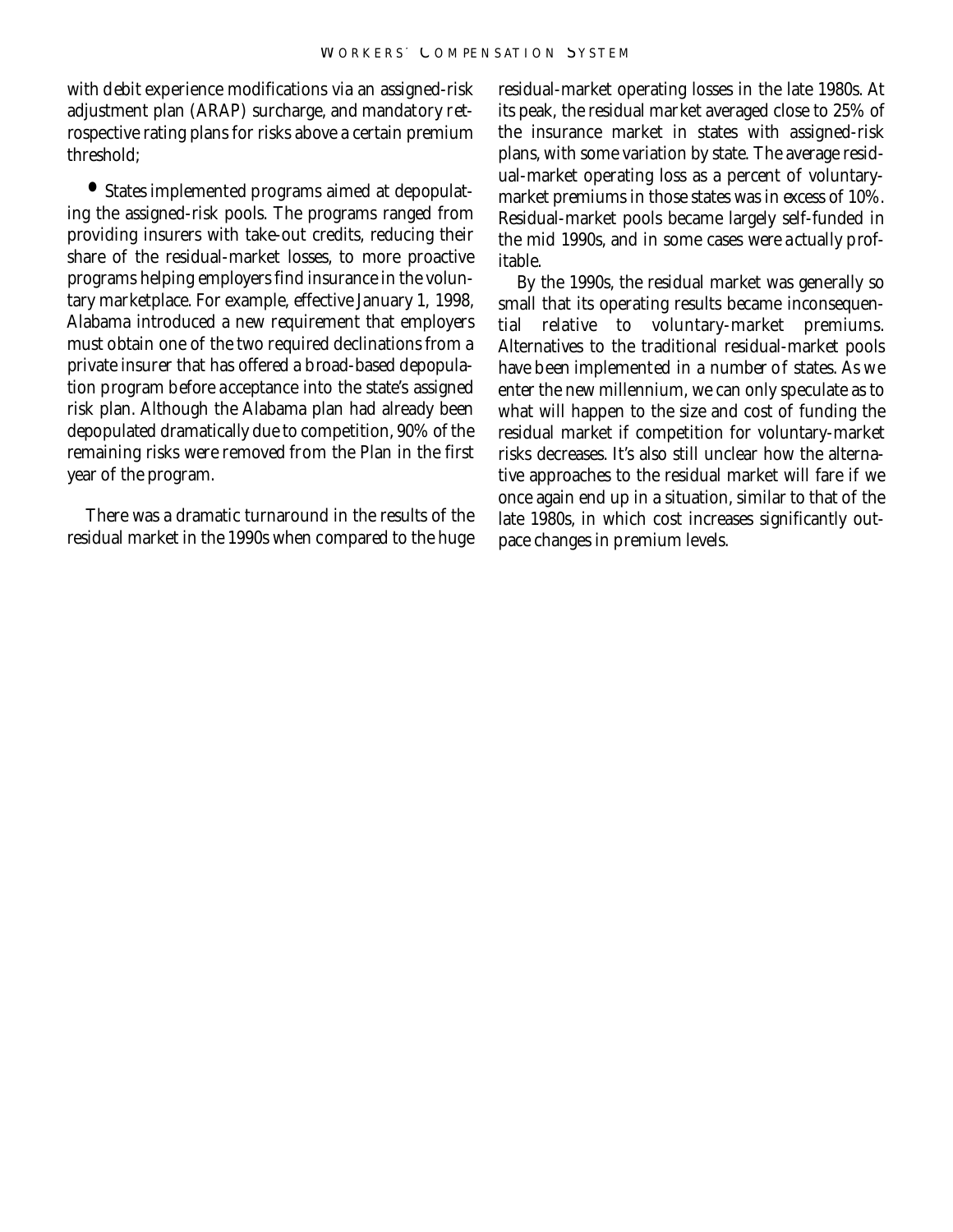# Conclusion

compensation at the end of the 1990s may<br>mirror those of the late 1980s, but the<br>causes of the high combined ratios differ<br>in many ways. Although insurance industry results ountrywide combined ratios for workers' compensation at the end of the 1990s may mirror those of the late 1980s, but the causes of the high combined ratios differ differ by state, concerns about the health of the economy, rising medical costs, and employment levels existed in both decades and impact all states. In the 1980s, loss costs were rising, the residual market had become a large burden on the voluntary market, and price levels in many states were only beginning to be deregulated. In contrast, in the late 1990s, price

competition is driving up combined ratios. Competition has also dramatically increased the availability of voluntary-market insurance. Residual markets in most states are now so small that their operating results are inconsequential relative to voluntary-market premiums. Employers have benefited from several years of sustained improvement in the affordability of workers' compensation costs, and pressures to increase benefits are beginning to emerge.

The chart below compares and contrasts workers' compensation issues over the past decade.

| <b>Workers' Comp Issue</b>            | Late 1980s                                                                                                                                                                        | Late 1990s                                                                                                                                                            |
|---------------------------------------|-----------------------------------------------------------------------------------------------------------------------------------------------------------------------------------|-----------------------------------------------------------------------------------------------------------------------------------------------------------------------|
| <b>Cost to Employers</b>              | Rose rapidly, often with double<br>digit increases.                                                                                                                               | After several years of decreases or flat price<br>changes, employers are concerned that costs<br>may once again start to rise.                                        |
| <b>System Reforms</b>                 | Benefits expanded due to increased<br>utilization of the WC system. Pressure<br>to reform systems led to substantive<br>administrative and benefit reforms in<br>the early 1990s. | Pressures to increase benefits.                                                                                                                                       |
| Economy                               | Increased claim frequency. High rates<br>of medical inflation for general health<br>care exacerbated the already high WC<br>medical inflation rates.                              | Downward trend in claim frequency of mid<br>1990s may be reversing. Concern that recent<br>price increases for general health care will drive<br>up WC medical costs. |
| <b>Managed Care</b>                   | In infancy for WC, but expanding use<br>of programs in the general health care<br>system shifted more costs to WC.                                                                | Mature market with numerous WC programs in<br>place. Some political backlash emerging.                                                                                |
| <b>Price Competition</b>              | Insurers used some deviations and sche-<br>dule rating. Some states introduced<br>"open rating", but insurers were con-<br>cerned with adequacy of rates.                         | Widespread price competition, with insurers<br>extensively using independently filed rates and<br>other pricing tools introduced over the past<br>decade.             |
| <b>Residual Markets</b>               | Grew rapidly, placing major burden<br>on the voluntary market.                                                                                                                    | Rapid pool depopula tion of mid 1990s<br>continuing Improved pool operating results.<br>Residual market burdens are generally insignifi<br>cant.                      |
| <b>Insurer Profitability</b><br>since | Deteriorated rapidly.                                                                                                                                                             | Deteriorating significantly and persistently<br>1995, after having improved for several years.                                                                        |

As we enter the new millennium, the tools for dealing with the worsening workers' compensation combined ratios of the late 1990s differ from those of a decade ago. Insurers have more flexibility in pricing and therefore, may be able to respond more quickly to changes in cost trends as they start to rise. Existing self insurance programs and the development of new

products have given employers more options for funding their workers' compensation programs. Efforts are already underway to develop better measures of outcomes. This may enable future reform initiatives to be based on a more objective process that balances the adequacy of benefits with the affordability of the system, rather than having such initiatives be crisis driven.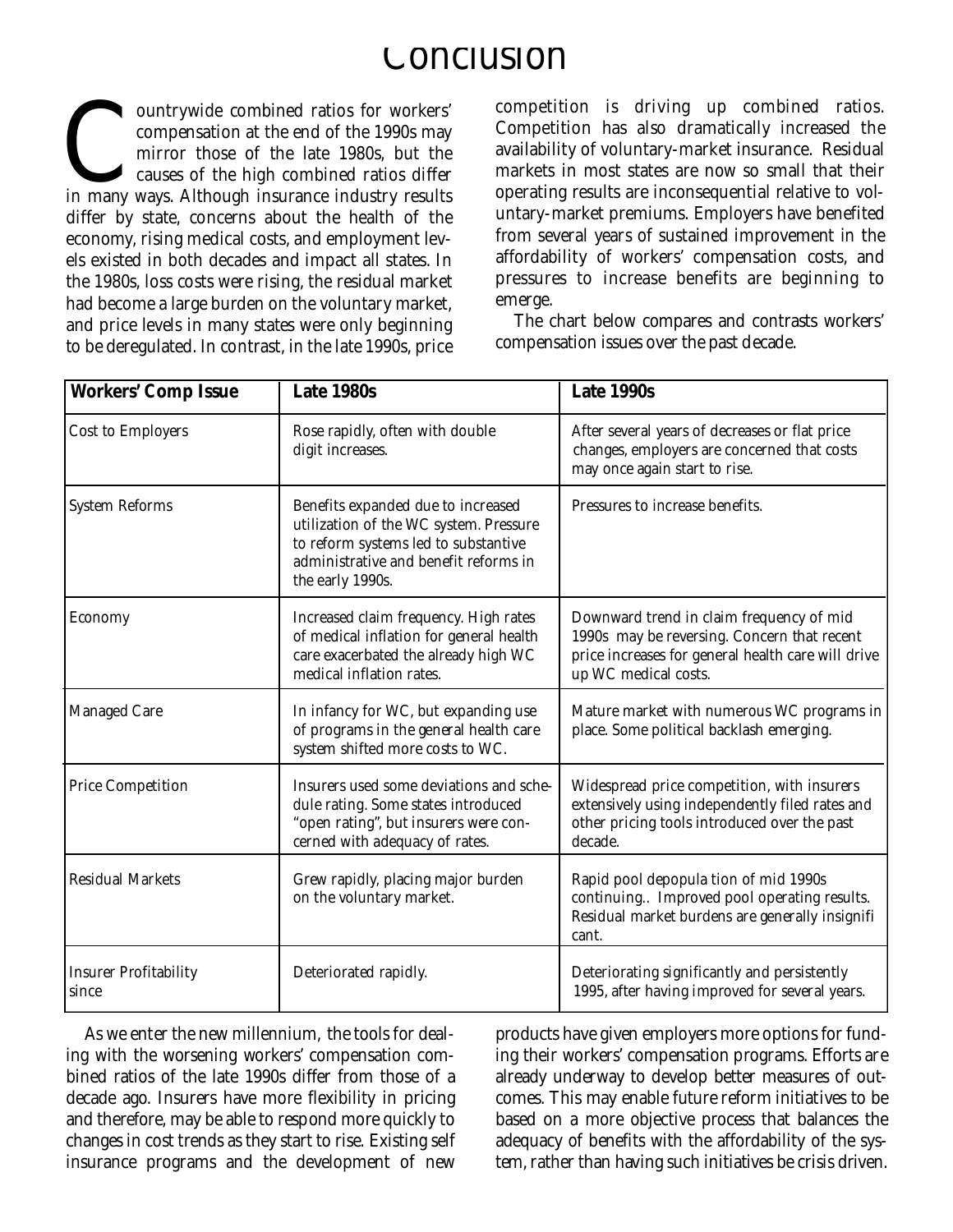# Appendices

#### **APPENDIX A - Administrative and Statutory Benefit Reforms**

In the early part of the 1990s, many states enacted substantive changes to their workers' compensation administrative and statutory benefit systems in efforts to address the causes of persistent and significant cost increases. These reforms attempted to target documented cost drivers or sources of administrative inefficiency in the following areas:

**Anti-Fraud Measures—**Efforts to combat the various forms of insurance fraud lead to added resources for the investigation and prosecution of fraudulent activities and increased criminal penalties for convicted perpetrators. Many insurers also increased their investment in special investigative units.

**Benefit Changes—**Numerous states altered statutory benefit features in areas such as cost-of-living features, limits on duration, definitions of permanent disabilities, determination of disability ratings and the benefit formulas.

**Compensability Standards—**Responding to court interpretations and demands for coverage of new types of disabilities, legislatures adopted new standards for defining conditions and the level of evidence necessary to receive benefits.

**Dispute Resolution—**Concerns over the increasing involvement of attorneys in state workers' compensation systems lead a number of states to address the administrative and statutory opportunities and incentives for litigation in this "no-fault" line of insurance.

**Medical Cost Containment-With double-digit** annual cost growth, workers' compensation medical costs were a prime target of reform in virtually every state. Reforms focused on controlling the unit cost of medical treatments through medical fee schedules or through more comprehensive managed care programs that attempted to address the nature of treatments and the control and selection of providers.

**Rating Laws—**Deregulation of the workers' compensation system continued with an increasing number of states adopting loss-cost systems as part of the rate-setting mechanism.

**Residual Markets—**Responding to a growing availability and affordability crisis, several states converted their traditional assigned-risk plans into either state funds, mutual insurance companies or joint underwriting associations.

**Safety Programs**—Numerous states adopted increased incentives for accident prevention and loss control.

Workers' compensation advisory organizations have estimated that the annualized cost savings resulting from reforms enacted between 1991 and 1996 have amounted to \$3.6 billion. Illustrative examples of the key features of some of the more noteworthy reforms include:

#### **Connecticut (1993)**

Reduced schedule permanent partial disability (PPD) durations by one-third and expanded coverage;

Benefit formula changed from 80% to 75% of spendable wages;

Maximum weekly benefit reduced from 150% of statewide average weekly wage (SAWW) to 100%;

Eliminated cost of living adjustments (COLAs);

Authorized managed care;

Adopted Social Security retirement offset;

Reduced durational limit for temporary partial disability (TPD) from 780 weeks to 520 weeks;

Established a schedule of attorney fees, authorized informal hearings and a "pay without prejudice" system.

#### **Florida (1994)**

Tightened compensability standards;

Established ombudsman program and reduced schedule of attorney fees by 25%;

Restricted definition of permanent total disability (PTD) to "catastrophic injuries";

Reduced durational limit for temporary total disability (TTD) from 260 weeks to 104 weeks;

Established managed care program;

Limits PPD benefits to a maximum of 401 weeks from date of injury;

Restructured PPD benefits;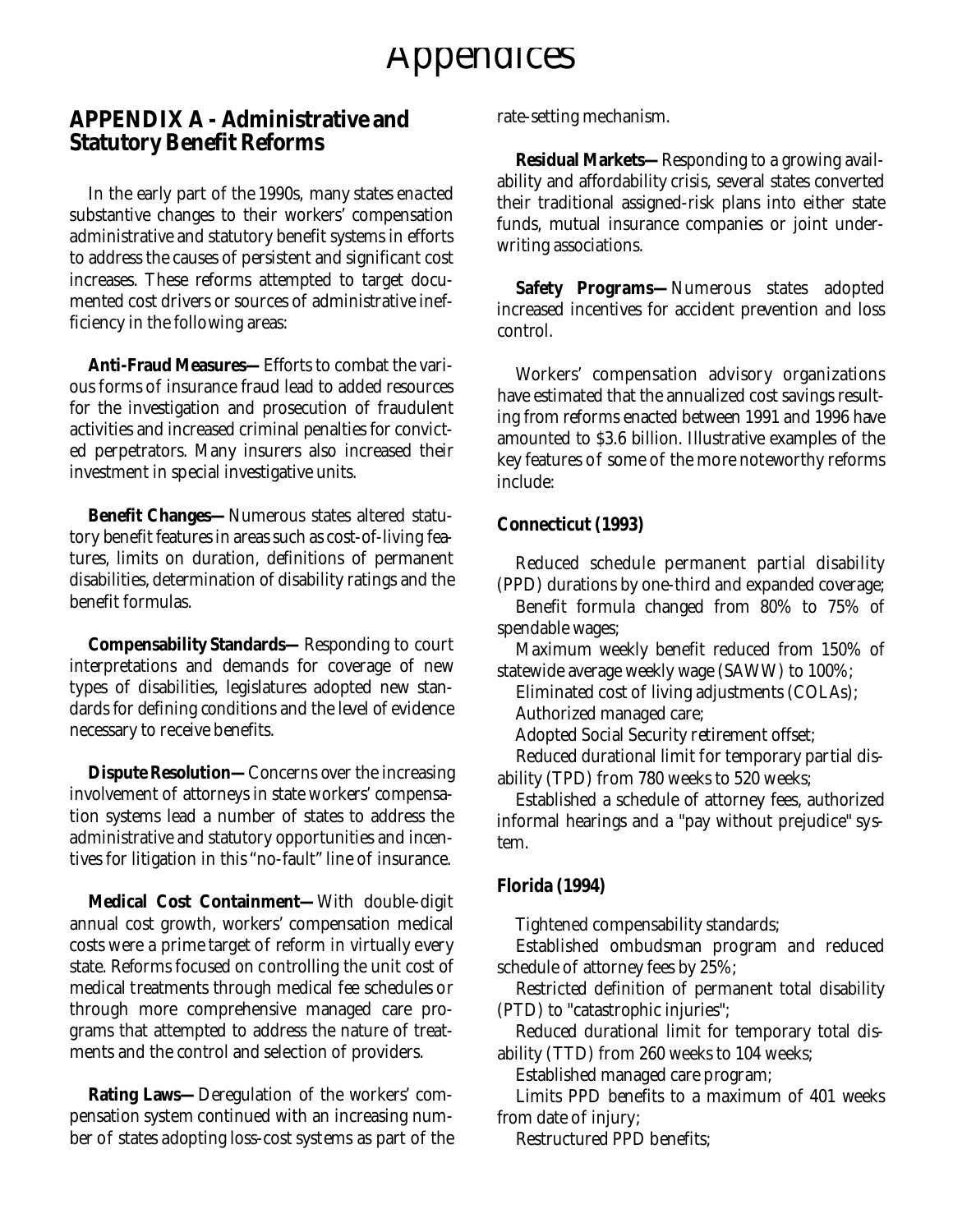Limits chiropractic care;

Established return-to-work incentives;

Established a joint underwriting association mechanism for the residual market.

#### **New Hampshire (1994)**

Allows premium credits for managed care;

Reduced minimum weekly benefit to lesser of 30% of SAWW or actual wage;

Reduced benefit formula from 66 2/3% to 60% of average weekly wage;

Reduced durational limit for non-scheduled PPD and TPD from 350 to 262 weeks;

Established safety incentive program for residual market insureds;

Added position of dispute resolution coordinator within the Department of Labor.

### **APPENDIX B - Description of Residual Market Mechanisms**

Traditionally, there have been two main types of residual-market mechanisms:self-funded plans, which bear the risk for residual-market profits/losses; and assigned-risk plans,which distribute the residual-market profits/losses among voluntary market insurers.

#### **Self-Funded Plans**

Most of these plans have historically been state funds, i.e. quasi-insurance companies created by state government specifically for the purpose of providing a guaranteed insurance market and quality services to employers in their state. These mechanisms are designed to be self-funding and can be categorized as follows:

**•** Exclusive State Funds – The state funds in North Dakota, Ohio, Washington, West Virginia and Wyoming are the only insurance market available to employers. These funds have been in place since the inception of the workers' compensation system. Nevada used to be in this category, but on 7/1/99 Nevada opened its market to private insurers and implemented an assigned-risk plan.

**•** Competitive State Funds-In California, Colorado,

Mary-land, Montana, New York, Oklahoma, Pennsylvania, and Utah, the state funds have been the residual market since their inception, but they also compete with private insurers for voluntary-market business. The following states converted their residualmarket mechanisms from assigned-risk plans to state funds or mutual insurance companies in the last decade: Louisiana (10/1/92), Maine (1/1/93), Rhode Island (1/1/93), Texas (1/1/94), Kentucky (9/1/95) and Hawaii (7/1/97).

**•** Private Insurers / "Quasi" Insurers - On 1/1/94, Florida re-placed its assigned-risk plan with a joint underwriting association (JUA), where employers insured by the JUA are liable for all losses and expenses through assessable policies. In Missouri, (7/1/95) and Nebraska (7/1/97), insurance regulators initiated bid processes to replace their assigned-risk plans with single insurers bearing the risk for residual-market losses. In Missouri, the state retained a pooling mechanism that will result in an assessment to the industry should the residual-market loss ratio exceed 115%.

#### **Assigned-Risk Plans**

In states with assigned-risk plans, employers apply to a plan administrator who randomly assigns risks to either an individual insurer (i.e., a "direct assignment" carrier) or to one of several servicing carriers. The servicing carriers are insurers that were selected to issue policies and provide services on behalf of the participants of the reinsurance pool. Direct-assignment carriers bear the risk for the policies assigned to them, while the premiums, losses and expenses of the policies written by servicing carriers are distributed to all participants in the pool via the pool administrator. The pool administrator also works with a reserve committee to establish estimates of the ultimate incurred losses and the net operating profit/losses for the pool. In most states, the pooling mechanism is the National Workers' Compensation Reinsurance Pool (NWCRP), which is administered by the NCCI. This mechanism provides the opportunity for multi-state assigned-risk policies, but only in NWCRP states. Assigned-risk plans can be categorized as follows:

**•** NWCRP vs. independent state pools - In four states—Massachusetts, Michigan, Minnesota and Wisconsin—the plan and pool have been administered independently by the local rating bureau for some time. On 1/1/98, Tennessee selected a private company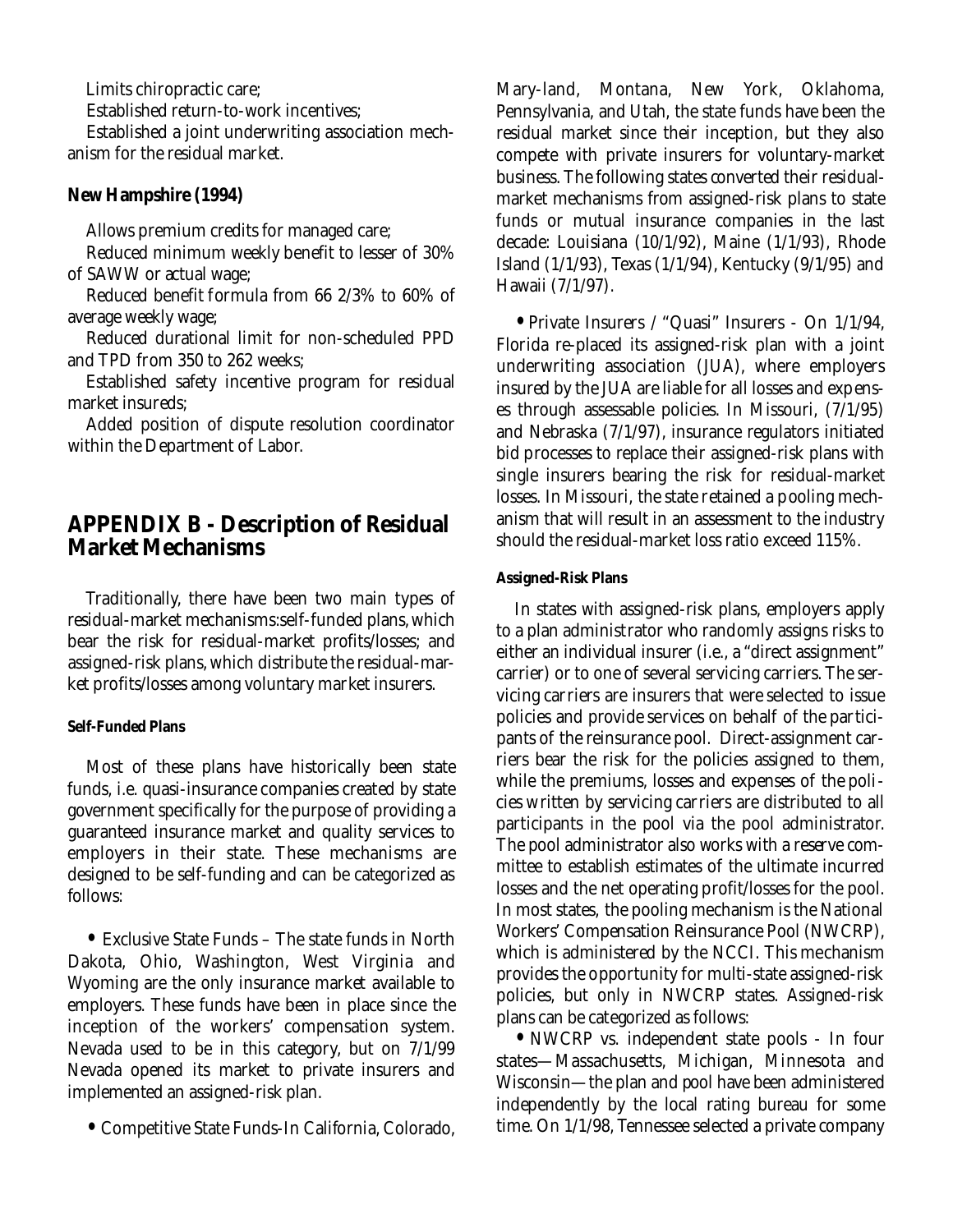to be the plan and pool administrator. Both New Mexico (see below) and Mississippi  $(1/1/99)$  have retained NCCI as plan administrator but introduced independent pools. New Mexico is unique in that the assessment base for pool operating losses for policy years 1990-1993 included commercial general liability and commercial multiple peril business in addition to voluntary workers' compensation. The New Mexico pool by-laws still allow assessments to be made on lines of business other than workers' compensation but this has not been done since 1993.

**•** Independent plans with NCCI pools - Delaware, Indiana, New Jersey and North Carolina have had independent plans for many years but still rely on the NCCI to administer their reinsurance through the NWCRP.

**•** NCCI plans with programs to depopulate NCCI pools (three old, two new) - In Arizona, Idaho, New Mexico (1/1/91) and Oregon, the legislatures have created a state fund to compete with private insurers and to depopulate their assigned-risk plans. In all but New Mexico, the pool members are reinsured by the NWCRP. In 1998, Alabama introduced a "gatekeeper" program to encourage depopulation of its pool, making the assigned-risk plan in this state truly a "market of last resort"

**•** NCCI plans and pools - While once the norm, only Alaska, Arkansas, Connecticut, District of Columbia, Georgia, Illinois, Iowa, Kansas, New Hampshire, South Carolina, South Dakota, Vermont and Virginia retain plans and pools administered by the NCCI. Nevada moved into this category on 7/1/99.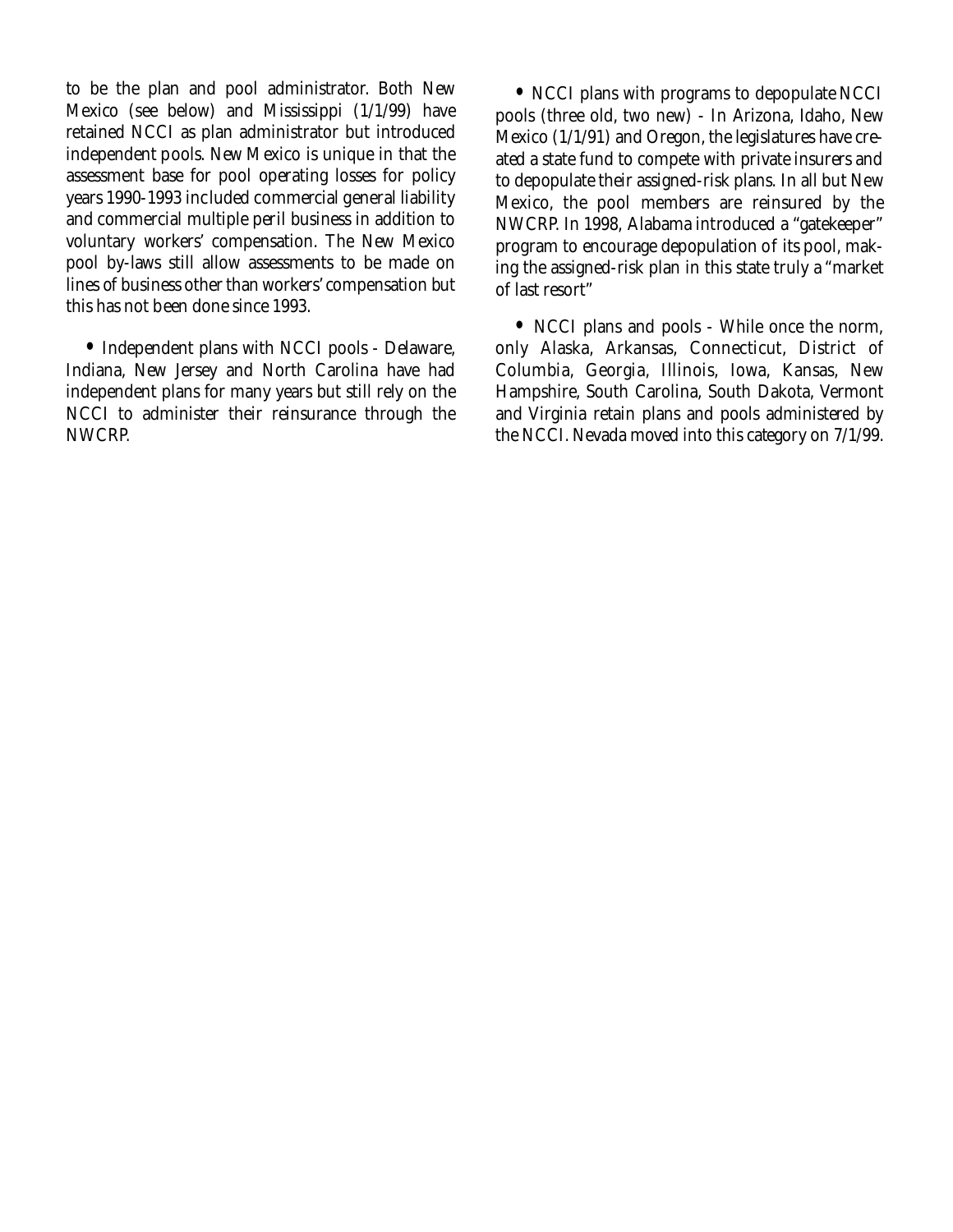## Glossary

**Accident Year:** An insurance accounting view of data where losses are grouped into an accident year based on the accident date of each claim. Premium for an accident-year loss ratio (see definition of Loss Ratio below) is the premium earned during the year. Earned premium refers to the process by which policy premium is "earned" proportionally over the life of that policy. For example, if an annual policy with \$100 of premium is issued on 7/1/99, \$50 of that premium is "earned" during accident year 1999,and the remaining \$50 is "earned" during the accident year 2000.

**Administered Pricing Environment:** An insurance regulatory environment where insurers in the state are required to use the rates and rating plans filed on their behalf by the appropriate rating bureau once they are approved by state regulators. In some states with an administered pricing environment, insurers may deviate from the approved rates but must obtain prior approval from the state regulators. (See the definitions of Bureau Rate Level and Rating Bureau below).

**Advisory Rates or Loss Costs:** Premium rates or loss costs filed by rating bureaus on behalf of their member insurers. Under competitive rating laws, insurers may be allowed to file for deviations from advisory rates, may be required to file their own rates based on the advisory loss costs, or may be allowed to file their own independent rates or loss costs with or without using the advisory indications, depending on the state. (See the definition of Loss Costs below).

**Assigned-Risk Plan:** A residual-market mechanism that provides for an equitable apportionment among voluntary-market insurers of coverage provided to employers under the plan. Insureds under the plan are typically assigned to servicing carriers whose results are distributed to the voluntary market insurers through a pooling mechanism. In some states,insurers may opt out of the pooling arrangement by electing to take "direct assignments" of insureds under the plan. In that case, the insurer will issue policies directly to the directly assigned insureds and will keep the results incurred under those policies. (See the definitions of Residual Market and Servicing Carrier below.)

**Bureau Rate Level:** Premium rates and rating plans filed by rating bureaus on behalf of their member insurers for use in determining an individual policyholder's premium. Under a competitive rating environment ,this "rate level" may reflect the advisory loss costs.

**Combined Ratio:** The sum of an expense ratio and a loss ratio, where the denominator is premium. An underwriting profit occurs when the combined ratio is under 100%, while an underwriting loss results when the combined ratio exceeds 100%. An insurer's total profit/loss is the sum of underwriting profit/loss and investment income earned. Therefore,a workers' compensation insurer can still earn a positive return at a combined ratio above 100%, although not ne cessarily at the expected or required rate of return.

**Competitive Rating Environment:** (See definition of Advisory Rates or Loss Costs above.)

**Exclusive Provider Organization:** An arrangement whereby a pre-selected group of primary care physicians treat injured workers or refer them to a network of medical specialists and facilities. The primary care physicians are typically selected based on their expertise in workers' compensation, service capabilities, cost control philosophy, and willingness to oversee cases to closure. Exclusive provider organizations are a form of managed care.

**Experience Rating Plan:** A rating plan where an employer's current premium is adjusted to reflect that employer's historical claims experience.

**Fee Schedules**: Medical fee schedules are generally promulgated by state workers' compensation agencies and establish allowable fees for medical services provided to injured workers under workers' compensation. These may include doctor and/or hospital fees.

Frequency: Claim frequency is the number of claims per unit of exposure.

**Indemnity Benefits:** Workers' compensation indemnity benefits primarily replace lost wages due to work-related injuries, but also include all benefits paid directly to injured workers or to other parties on their behalf, except for medical expenses and claim adjustment expenses.

**Loss Costs**: Broadly speaking, loss costs are defined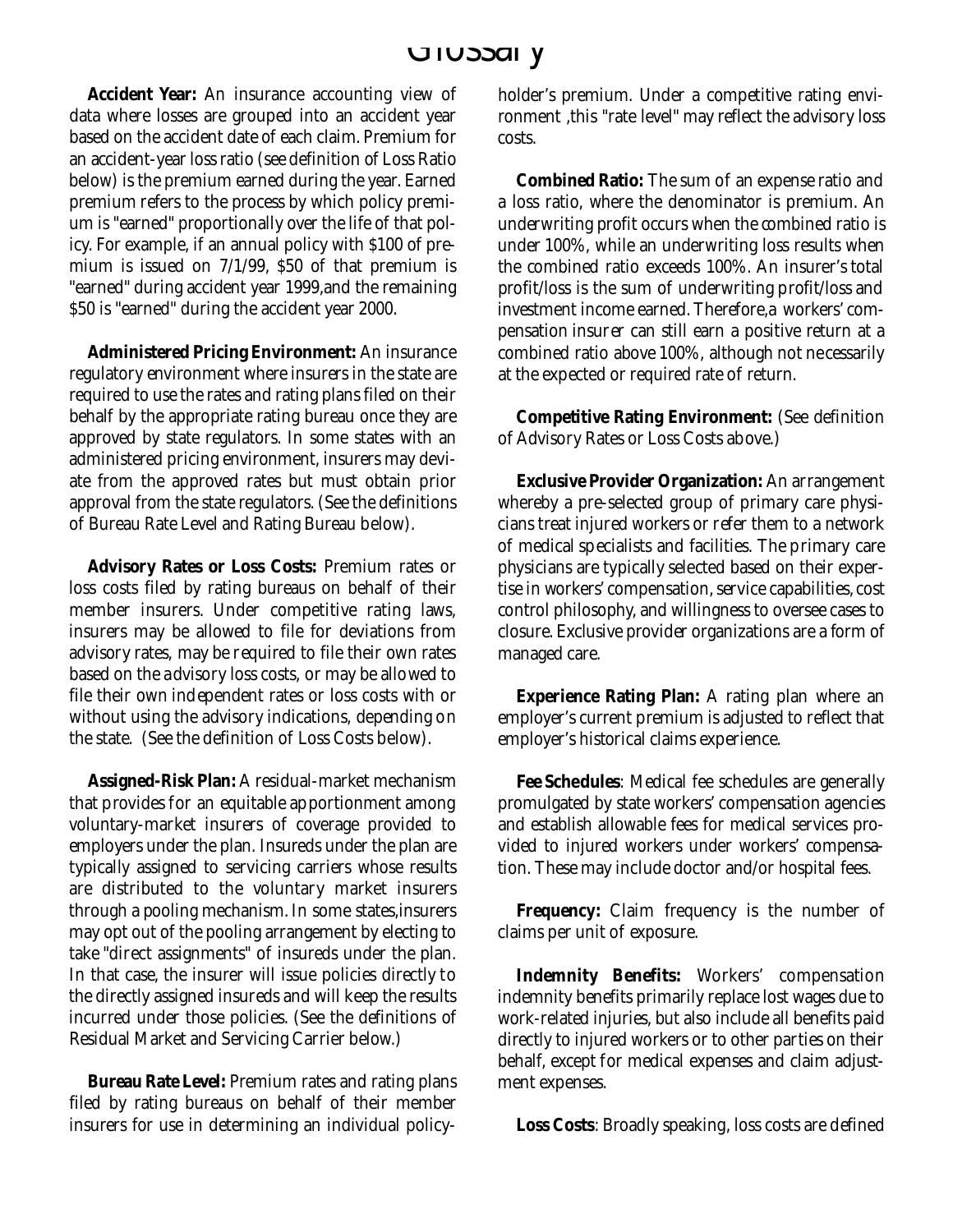as losses per unit of exposure. Actuaries review historical loss costs and estimate expected future loss costs. Those expected future loss costs are the starting point for insurance rates, which are obtained by adding provisions for expenses and profit requirements to the expected loss costs, with an offset for expected investment income. Depending on the state, advisory loss costs (see definition above) generally also include provisions for loss adjustment expense and loss-based assessments levied by the state.

**Loss Ratio:** The relationship between incurred loss dollars (often including loss adjustment expense) and premium dollars. Specifically, loss dollars are divided by premium dollars in order to calculate this ratio.

**Rating Bureau**: An organization that develops expected loss costs (or rates) and rating plans in order to assist its member insurers in estimating expected losses (or needed premium) for individual employers. Usually, a rating bureau will also be a statistical agent (see definition below). With the move to competitive rating in most states, rating bureaus are now often referred to as advisory organizations.

**Residual Market:** A mechanism created to guarantee the availability of insurance coverage to all employers required to obtain workers' compensation insurance. These mechanisms can take on different forms and are discussed in Section VI of the paper and Appendix B.

**Retrospective Rating Plan:** A rating plan where an employer's premium is adjusted after policy expiration to reflect the actual loss experience under that policy, subject to predetermined bounds.

**Schedule Rating Plan:** A rating plan where an employer's premium is adjusted to reflect the special characteristics of the employer or considerations that may not be adequately recognized by experience rating.

**Self-Insurance:** An alternative to the purchase of workers' compensation insurance whereby an employer can meet its legal financial responsibility requirements through a self-funded program. This can be done on an individual or a group basis, although not all states allow group self-insurance. Generally, this

form of risk financing requires approval by state regulators.

**Servicing Carrier:** An insurer that is selected to issue policies and provide services under an assigned risk plan on behalf of the participants in the pooling arrangement.(See the definition of Assigned Risk Plan above.)

**Severity:** Claim severity is the average claim size, or cost per claim, and is calculated by dividing loss dollars by claim counts.

**Specialty Network:** A network of providers offering discounted medical and hospital services, and various degrees of case management. Specialty networks are a form of managed care.

**Statistical Agent:** An entity that collects and compiles data from insurance carriers and/or self-insurers (or their authorized agents) on behalf of state regulators according to statistical plans authorized by those regulators.

**State Administration Agency:** State workers' compensation agencies that adjudicate contested workers' compensation claims and/or administer the workers' compensation system. An example would be a state industrial accident board.

**Twenty-four Hour programs**: Programs that combine aspects of workers' compensation claims administration and/or insurance with an employer's life, disability and/or health programs.

**Utilization Review:** A process of comparing requests for health care services against standardized protocols. Utilization review is a form of managed care.